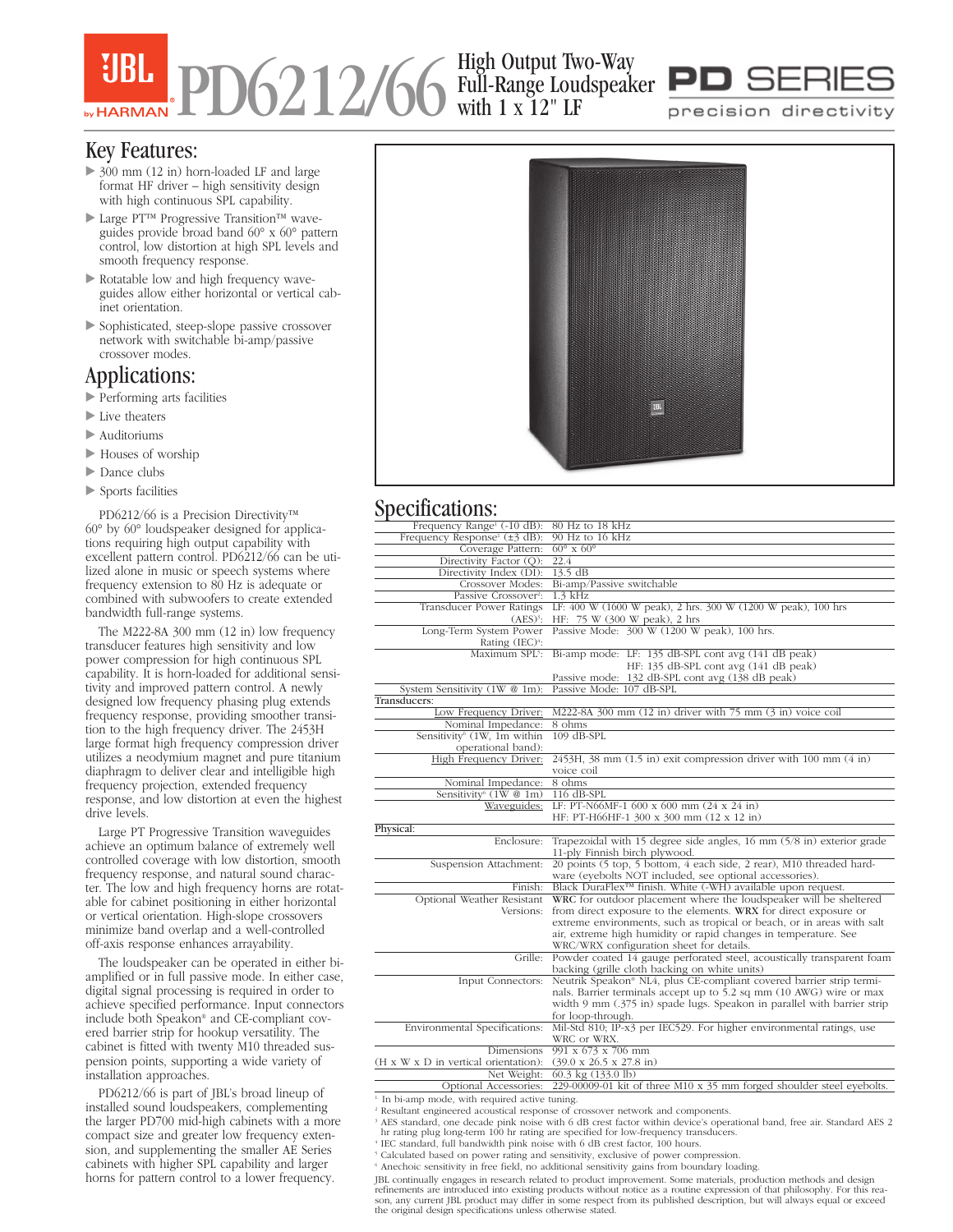## PD6212/66 High Output Two-Way Full-Range Loudspeaker



#### Dimensions

Dimensions in mm (in)

For more detailed dimensional information, refer to Application Data Sheet









Bi-Amp FIR Frequency Response and Raw Impedance



Horizontal Off-Axis Frequency Response



Vertical Up Off-Axis Frequency Response







Measurements obtained in bi-amp mode using FIR filters. Graphs are from unaltered measured data.



Front **Side** Side Back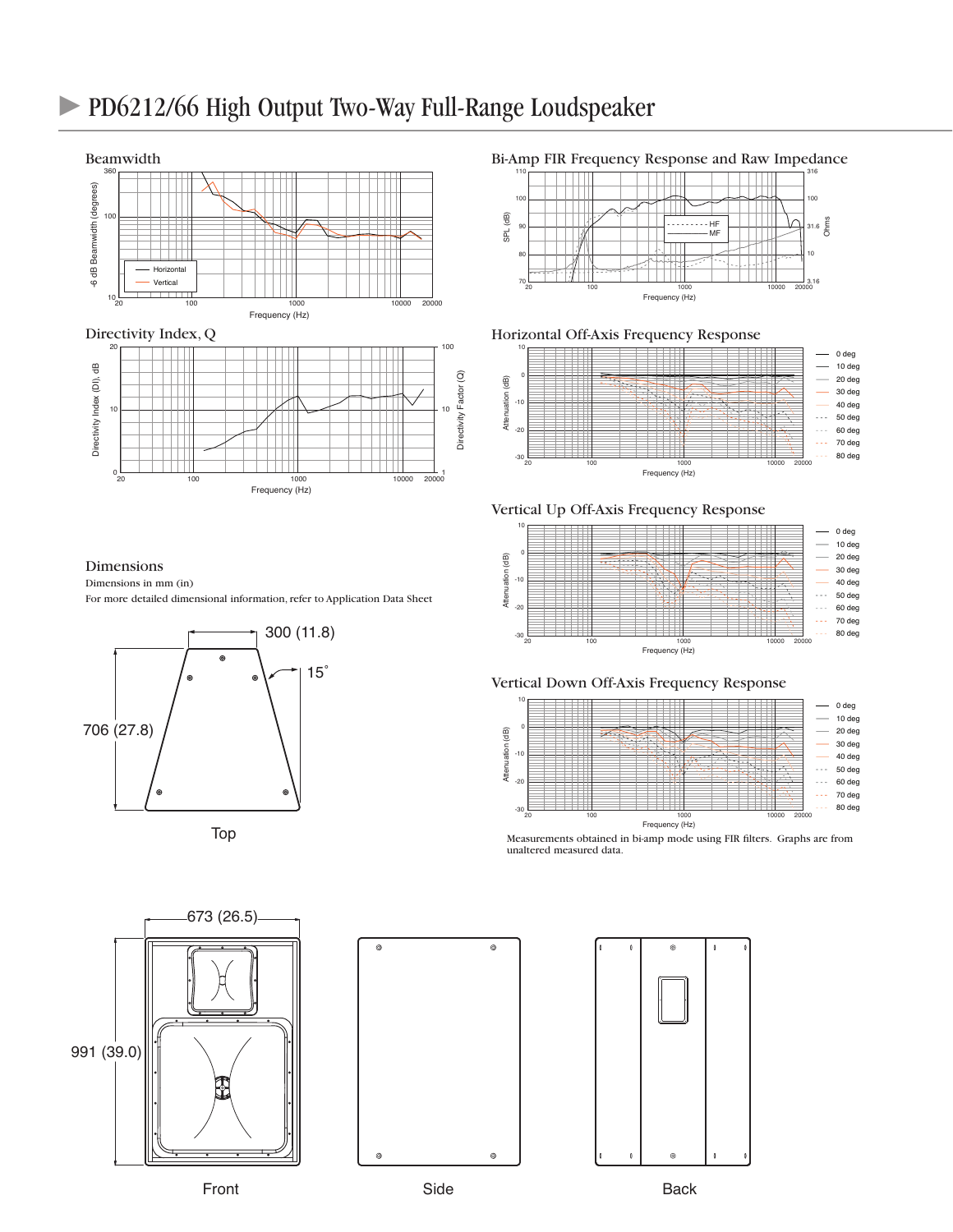

#### Horizontal 1/3 Octave Polars